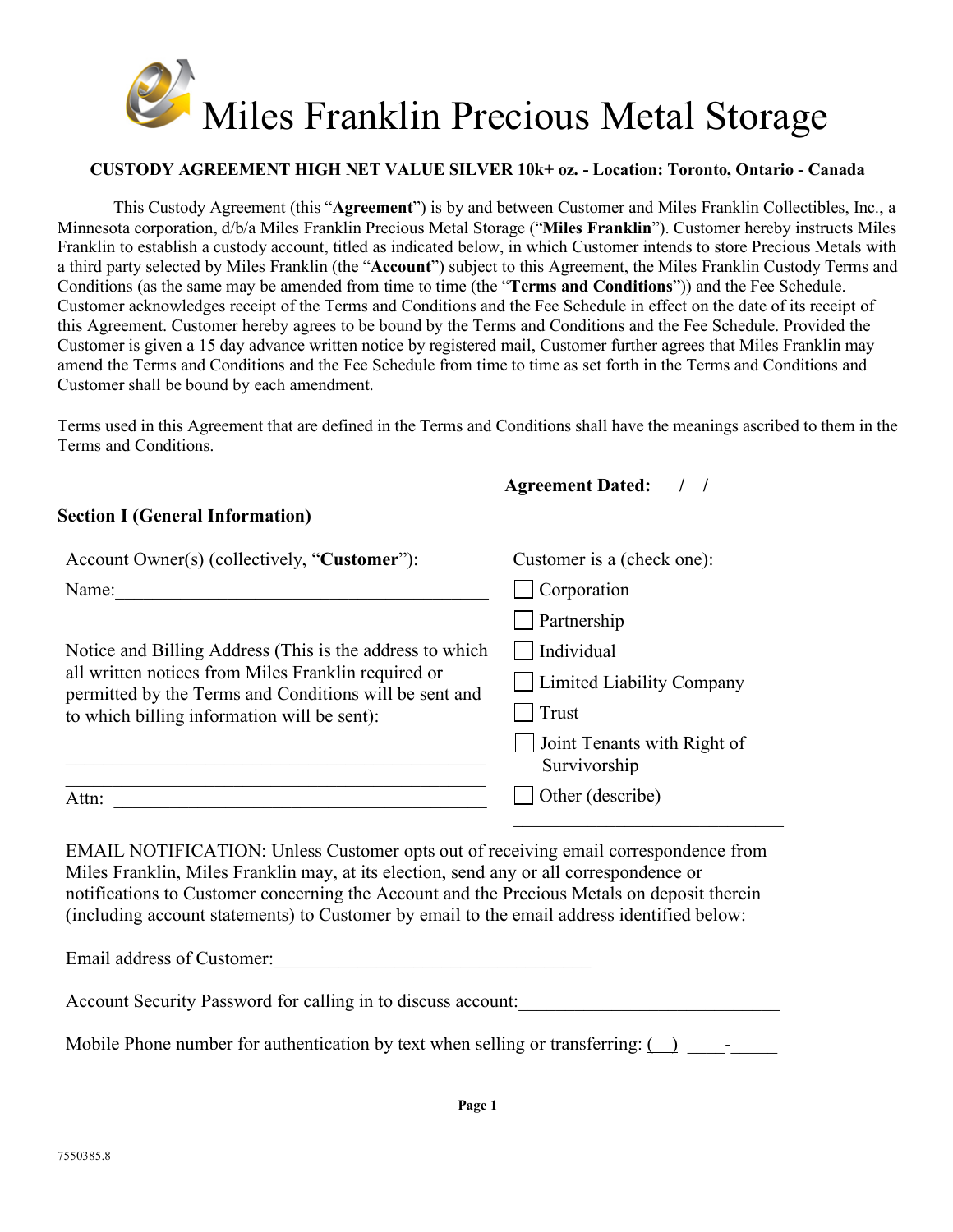

## **CUSTODY AGREEMENT – Location: Toronto, Ontario - Canada**

# **Section II – Type of Ownership (check only one) and Initial Account**

| Individual                                | Limited Liability Company |
|-------------------------------------------|---------------------------|
| Joint Tenants with Rights of Survivorship | Trust                     |
| Corporation                               |                           |
| Partnership                               | ****************<br>Acct# |
|                                           | Client Initials:          |

### **Section III – Authorized Persons**

Authorization Type: Individual (any Authorized Person may sign)

 $\Box$ Joint (at least two Authorized Persons must sign)

The following persons shall be considered Authorized Persons pursuant to the terms and conditions of this Agreement. If the Joint Authorization Requirement is selected, no order or instruction will be considered given by an Authorized Person unless at least two of the following persons have signed the order or instruction.

| <b>Print Name</b> | <b>Signature</b> | Phone | Email |
|-------------------|------------------|-------|-------|
|                   |                  |       |       |
|                   |                  |       |       |
|                   |                  |       |       |
|                   |                  |       |       |

# **Section IV – Transfer On Death Beneficiary Designation:** *FOR INDIVIDUAL OR JOINT ACCOUNTS ONLY.*

Type of Ownership:  $\Box$  Individual  $\Box$  Joint

The account shall be payable in equal shares to the beneficiaries named below who survive the account owner(s). If a beneficiary dies before he or she receives his or her full share, the unpaid part of his or her share will be payable in equal shares to the other beneficiaries who survive and receive payment. If there are no other surviving beneficiaries, the account shall be payable to the estate of the account owner. The account owner reserves the right to revoke and/or change the beneficiaries named.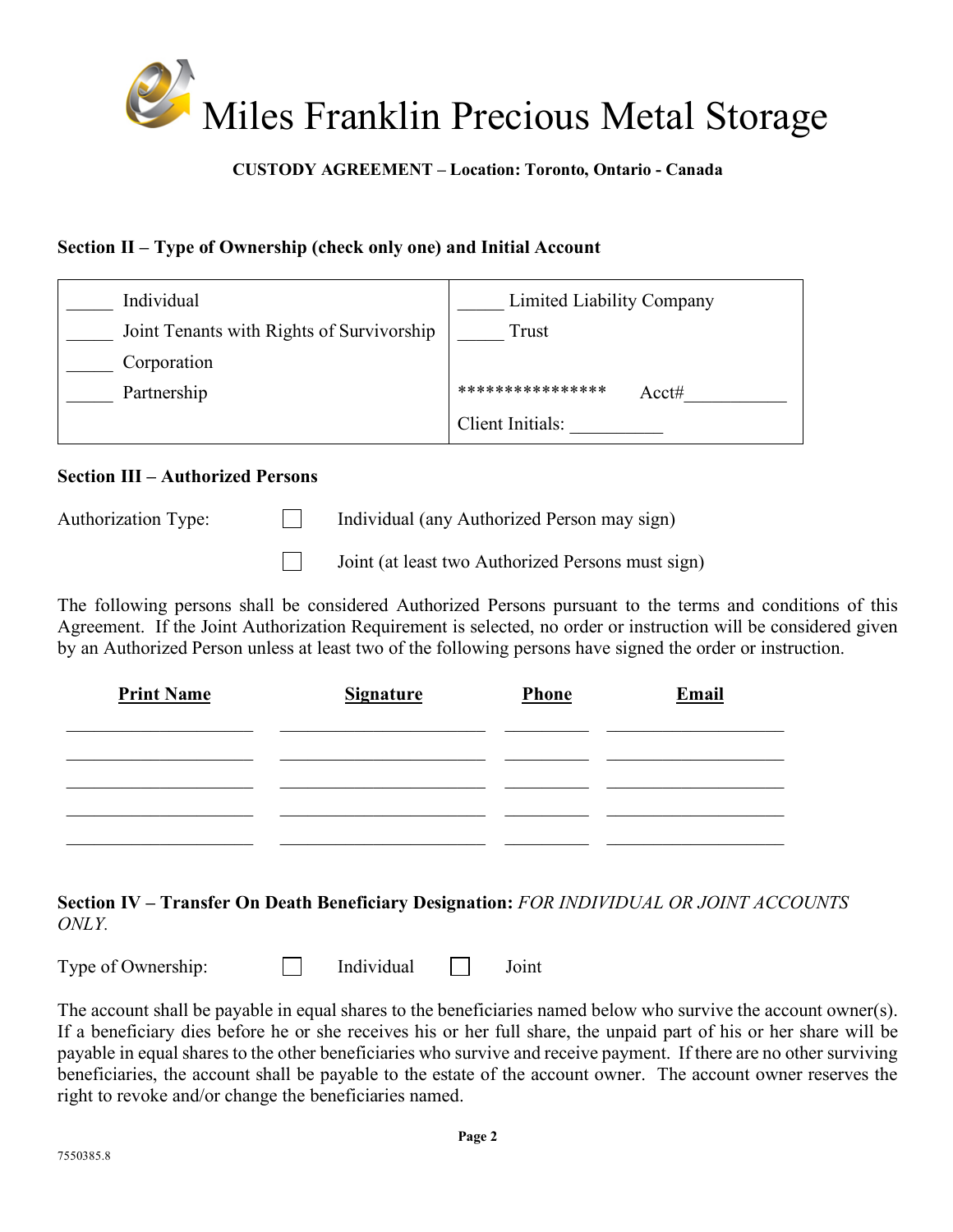# Miles Franklin Precious Metal Storage

### **CUSTODY AGREEMENT – Location: Toronto, Ontario - Canada**

| <b>Beneficiary Name</b> | <b>Beneficiary Social</b><br><b>Security Number</b> | <b>Beneficiary's Full Address</b> |
|-------------------------|-----------------------------------------------------|-----------------------------------|
|                         |                                                     |                                   |
|                         |                                                     |                                   |
|                         |                                                     |                                   |

## **Section V – Credit Card Information and Authorization for Payment**

Customer represents that the information below is for a valid and current credit card issued in the name of Customer and shall immediately notify Miles Franklin of any changes to such credit card information during the term of this Agreement. Further, by execution below, Customer specifically hereby authorizes Miles Franklin to submit for payment on such credit card all fees owing to Miles Franklin pursuant to this Agreement, as and when such fees are due.

Credit card type (Visa, Mastercard, American Express, etc.): Name as it appears on Credit Card: \_\_\_\_\_\_\_\_\_\_\_\_\_\_\_\_\_\_\_\_\_ Credit Card No.: \_\_\_\_\_\_\_\_\_\_\_\_\_\_\_\_\_\_\_\_\_\_\_\_\_\_ Expiration Date: Security Code  $(3$ -digit code on back of Visa/M.C or 4-digit code on front of Amex):

IN WITNESS WHEREOF, this Agreement has been signed as of this \_\_ day of \_\_\_, 202\_.

| <b>Agreed and Submitted by Customer:</b> | <b>Approved by Miles Franklin</b> |
|------------------------------------------|-----------------------------------|
| Name:                                    | Name:                             |
| Signature:                               | Signature:                        |
| Title:                                   | Title:                            |
| Date:                                    | Date:                             |
|                                          |                                   |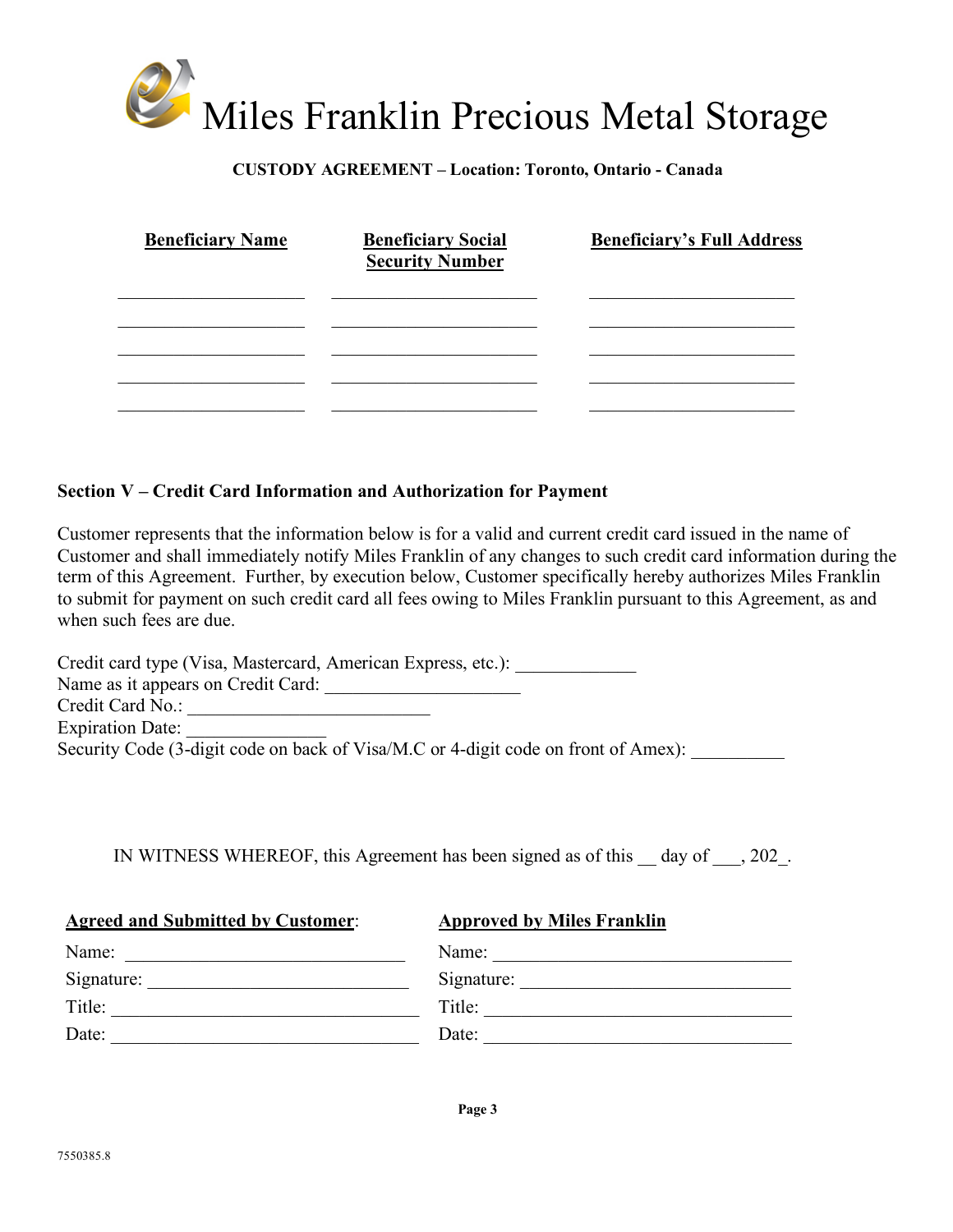

### **FEE SCHEDULE**

### **Location: Toronto, Ontario - Canada**

**1. Storage Fees.** Miles Franklin charges storage fees for Precious Metals as follows:

**(a). Storage Rate:** With respect to Silver only for this agreement, the rate is based on the value at 0.04125% per month (0.495% APR), including all HST and GST taxes in the province of Ontario, Canada.

**(b). Quarterly Billing; Minimum Quantity:** The quarterly storage fee shall be billed quarterly and Customer, and pursuant to the signature on the Custody Agreement, Customer agrees to pay such amount by check or bank wire, or client may choose to pay by credit card pursuant to the credit card on file with Miles Franklin and hereby authorizes Miles Franklin to charge such credit card with a **3% additional fee** without any further notice to Customer if not paid by check or bank wire. Notwithstanding anything to the contrary herein, the minimum quantity for storage shall be 10,000 ounces of silver.

**(c). Change in Storage Rates**: The storage rates are subject to change by Miles Franklin; provided, however, Miles Franklin shall provide at least thirty (30) days notice to Customer prior to increasing any storage rate. Provided the Customer is given a 30 day advance written notice by registered mail, Customer further agrees that Miles Franklin may amend the Terms and Conditions and the Fee Schedule from time to time as set forth in the Terms and Conditions and Customer shall be bound by each amendment.

**2. One-Time Set Up Fee.** Customer shall pay a one-time set up fee of \$89 to Miles Franklin, which amount shall be charged on Customer's credit card at the time of execution of this Agreement.

**3. Shipping and Handling Fees.** Customer shall pay a \$40 per time withdrawal fee for all shipments delivered to destinations in the United States in addition to a per ounce charge for each ounce of Precious Metals shipped by UPS established by Miles Franklin from time to time. Shipping and handling fees for shipments delivered outside of the United States will be quoted on request. Packages will be shipped by Miles Franklin in accordance with its standard. If Customer elects, Miles Franklin may ship the clients existing Precious Metals to the storage facility and Customer will have to pay all such shipping fees, including applicable custom and border fees, and Miles Franklin shall have no liability.

### **Location: Toronto, Ontario - Canada**

**4. Other Fees.** Miles Franklin may assess additional fees for other services it may provide to Customer at Customer's request. In addition, Section 11 of the Terms and Conditions imposes additional fees in the event of Customer's failure to timely pay fees when due.

### **MILES FRANKLIN CUSTODY TERMS AND CONDITIONS**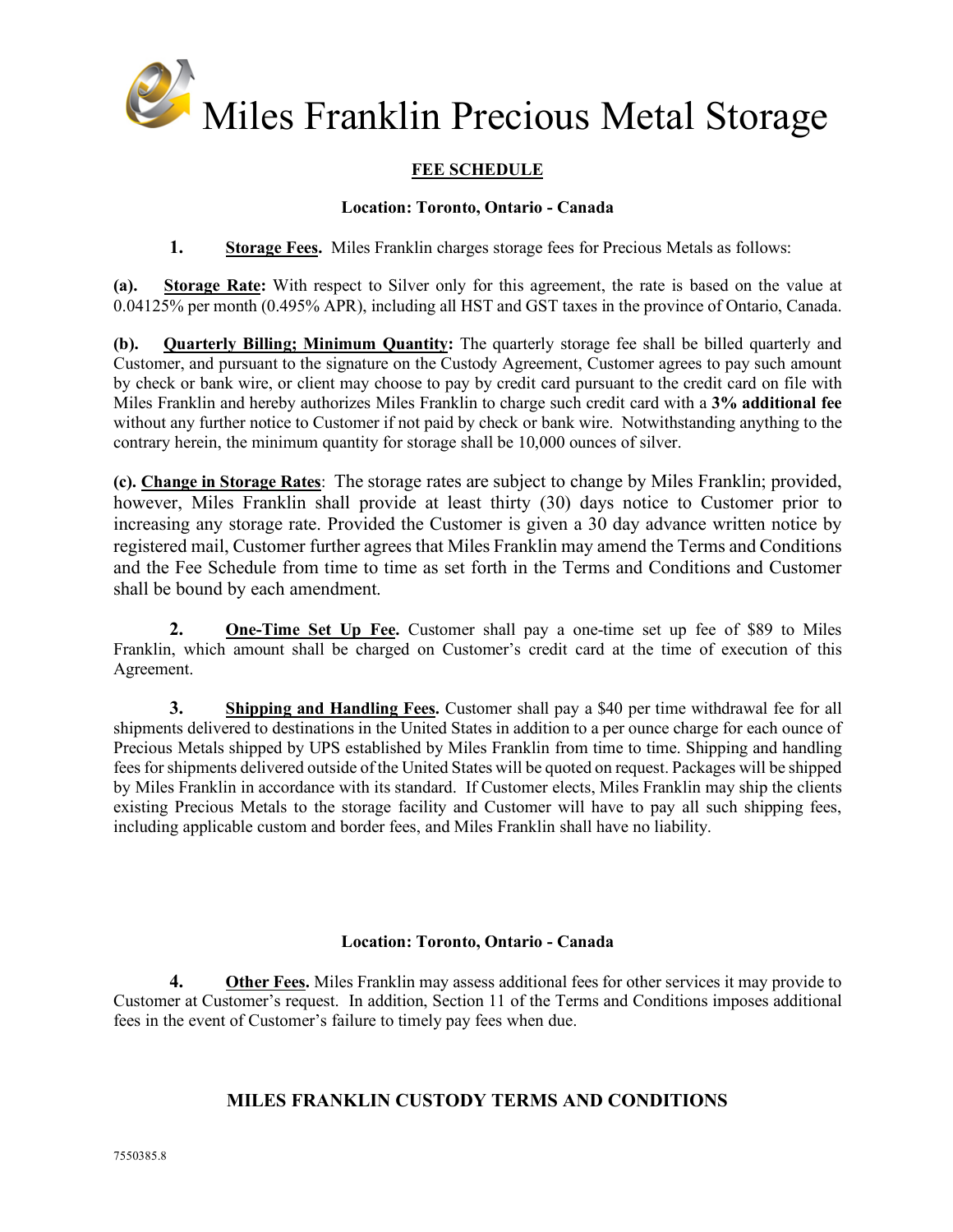

### **(As of August 1, 2016)**

**1. Definitions**. When used in these Miles Franklin Custody Terms and Conditions (as the same may be amended by Miles Franklin from time to time pursuant to the terms hereof, these "**Terms and Conditions**") the following terms shall have the following meanings:

"**Authorized Person**" means the single individual identified as "Customer" in the Custody Agreement or, where the customer is a separate legal entity, the chief executive of such entity, and any person identified as an Authorized Representative of Customer in Section III of the Custody Agreement.

"**Custody Agreement**" means Miles Franklin's standard form of Custody Agreement executed and delivered by Customer to Miles Franklin and accepted by Miles Franklin.

"**Customer**" means the person(s) or entity(ies) identified as "Customer" in the Custody Agreement.

"**Customer Notice Address**" means the address identified in the Custody Agreement as the address to which all written notices from Miles Franklin required or permitted by these Terms and Conditions shall be sent or such other address as is later identified by written notice from Customer to Miles Franklin as the new Customer Notice Address.

"**Miles Franklin**" means Miles Franklin Collectibles, Inc., a Minnesota corporation, d/b/a Miles Franklin Precious Metal Storage.

"**Miles Franklin Notice Address**" means Miles Franklin Collectibles, Inc., 801 Twelve Oaks Center Drive, Suite 834, Wayzata, MN 55391 or such other address as may be identified to Customer in writing by Miles Franklin as the address to which all correspondence and notices to Miles Franklin relating to the Account and the Custody Agreement shall be sent.

"**Fee Schedule**" means Miles Franklin's fee schedule in effect from time to time.

"**Precious Metals**" means silver only, in the form of bars, coins, or such other form as is approved by Miles Franklin.

**2. Storage/Ownership**. Subject to these Terms and Conditions, the Fee Schedule and the Custody Agreement, Miles Franklin agrees to store Precious Metals in the Account at the storage facility of Brink's Canada Limited ("**Brink's**") located at **Brink's Toronto 95 Brown's Line, Toronto, Ontario M8W-3S2 Canada**, pursuant to a storage agreement between Miles Franklin and Brink's (the "**Storage Agreement**"). Miles Franklin shall have the sole discretion which location of Brinks to store the Precious Metals, but shall notify Customer of such location. Miles Franklin shall have the right to use a different custodian, but shall notify Customer of a change in such custodian. No Precious Metals of Customer stored in the Account by Miles Franklin shall be deemed assets of Miles Franklin or of Brink's and all such Precious Metals shall be held off of Miles Franklin's balance sheet and Brink's balance sheet.

**3. Segregated Storage**. Miles Franklin shall cause Brink's to store the Precious Metals of Customer separate and apart from the Precious Metals of other customers of Miles Franklin or of Brink's and shall not commingle the Precious Metals of Customer with the Precious Metals of other customers of Miles Franklin or Brink's. Subject to these Terms and Conditions, upon Miles Franklin's receipt of proper written instructions, Miles Franklin shall cause Brink's to deliver or release to Customer or its designee the exact same Precious Metals as were delivered by Customer to Miles Franklin or Brink's for storage and not previously delivered or released to Customer or its designee.

**4. Insurance**. Brink's will obtain and maintain, at all times during the term of the Storage Agreement, insurance payable to Brink's in such amounts and against such risks as shall adequately cover the liability assumed by Brink's under the Storage Agreement. Upon request, Brink's will furnish a certificate of insurance to Miles Franklin evidencing that such insurance is in force and Miles Franklin will provide a copy to Customer. The insurance maintained by Brink's and Brink's liability under the Storage Agreement shall cover loss and/or damage from fire, flood and other natural disaster. Losses excluded from such insurance and from Brink's liability under the Storage Agreement coverage include, without limitation, losses from acts of war, terrorism, cyber attack, radioactive contamination and chemical, biological, biochemical and electromagnetic weapons. Miles Franklin agrees to pay over to customer any proceeds of Brink's insurance received by Miles Franklin as a result of a covered loss relating to Customer's Precious Metals.

**5. Account Statements**. Miles Franklin shall provide Customer with periodic statements showing the Precious Metals in the Account and the transactions conducted on the Account since the last such statement. Customer must notify Miles Franklin in writing of any actual or suspected errors or inaccuracies in any statement from Miles Franklin within thirty (30) days after Customer's receipt of such statement. If Miles Franklin does not receive notice of errors or inaccuracies with respect to a statement within such 30-day period, such statement shall be deemed accurate and correct and Customer waives all rights to contest such statement or any charges or fees billed to Customer on such statement. Customer hereby releases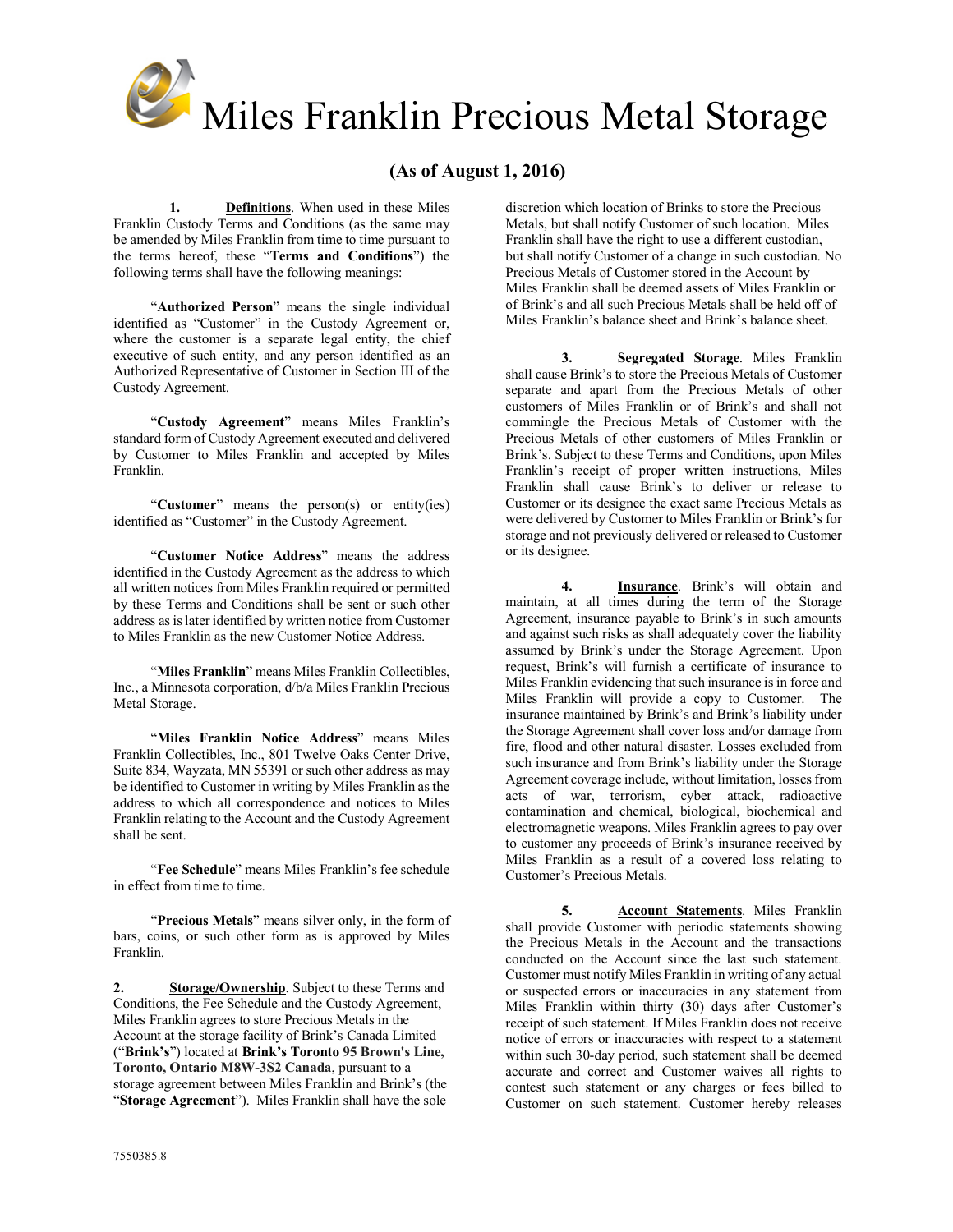

Miles Franklin from any liability for damages Customer may incur as a result of Customer's failure to notify Miles Franklin of actual or suspected errors or inaccuracies in any account statement within such 30-day period.

**6. No Warranty**. Miles Franklin makes no warranty of any kind, whether express or implied, with respect to the weight, fineness, content, identification or value of any Precious Metals that Customer places in the Account.

**7. Withdrawal**. Subject to these Terms and Conditions, upon receipt of written instructions from an Authorized Person, Miles Franklin will cause Brink's to release or deliver Precious Metals in the Account pursuant to the terms of such written instructions. Customer shall be responsible for all costs and expenses associated with all packaging and shipping charges incurred in connection with a withdrawal from the Account.

**8. Shipment; Risk of Loss.** Customer shall be responsible for all costs and expenses associated with packaging and delivery of Precious Metals to the storage facility, which may be arranged by Miles Franklin. In the event that Customer, rather than Miles Franklin, arranges for the delivery of Precious Metals to the Brink's storage facility, Customer shall bear the risk of loss for the Precious Metals until they are received by Brink's at the storage facility.

**9. Ownership**. If Customer is more than one individual or entity, then such persons and entities jointly and severally agree that the Account and all Precious Metals therein are held as joint tenants with rights of survivorship and not as tenants in common, any person who is designated an Authorized Person by any one of the individuals or owners is also an Authorized Person for the others and has the authority to give and receive any notice or instructions (including withdrawal instructions), and to take any action affecting the Account and the Precious Metals therein. Customer hereby releases Miles Franklin from any liability for any damage incurred by Customer arising from Miles Franklin's honoring instructions from any Authorized Person. Customer further agrees to indemnify and hold Miles Franklin harmless from any liability or damage Miles Franklin may incur in complying with the instructions of any Authorized Person.

**10. Termination; Bankruptcy or Insolvency of Miles Franklin**. Either Miles Franklin or Customer may terminate the Custody Agreement and close the Account upon not less than thirty (30) days written notice to the other. Upon termination, Customer shall be responsible for all fees then due and owing and all expenses associated with the delivery or return of Precious Metals in the Account. Further, in the event: (a) Miles Franklin ceases operations; (b) Miles Franklin shall file a petition seeking adjudication as bankrupt or for reorganization or consent to or fail to oppose any such petition filed against it or shall make a general assignment for the benefit of creditors or shall institute, consent to or fail to oppose a proceeding against it under any bankruptcy or insolvency law or for the appointment of a trustee or receiver for all or a substantial portion of its property; or (c) Miles Franklin shall be adjudicated insolvent or bankrupt or there shall be a trustee or receiver appointed for all or a substantial portion of its property or any substantial portion of its property shall be sequestered or sold under judicial process and such adjudication or appointment or sequestration or sale shall not have been vacated, set aside, satisfied or rescinded as the case may be within ninety (90) days after it shall have been entered, levied or become effective, Miles Franklin shall provide notice to the Customer, terminate this Agreement and promptly arrange for the delivery or return of the Precious Metals in the Account to Customer and shall further instruct any trustee or receiver appointed that such Precious Metals are property of the Customer as set forth in Section 2 herein.

**11. Fees**. Customer shall pay to Miles Franklin fees for storage and other services pursuant to the Fee Schedule. All payments from Customer shall be made to Miles Franklin without discount, deduction, withholding, setoff or counterclaim, in United States Dollars in immediately available funds within thirty (30) days of the date of the applicable invoice. If Customer fails to pay any amount when due, Customer shall pay a quarterly late fee of the greater of \$30 or 1.5% of the unpaid amount until paid in full. Customer shall be liable for all costs and expenses of collection, including, without limitation, Attorneys' fees.

**12. Security Agreement**. In addition to any lien or similar rights arising by operation of law, Customer hereby grants to Miles Franklin a security interest in the Account and all Precious Metals therein to secure the prompt payment and performance of all obligations, liabilities and indebtedness of Customer to Miles Franklin. Upon Customer's default under any of its obligations, liabilities and indebtedness to Miles Franklin, Miles Franklin may exercise all rights and remedies of a secured creditor.

**13. Limitation on Liability**. MILES FRANKLIN SHALL NOT BE LIABLE TO CUSTOMER FOR ANY LOST PROFITS, ANY INDIRECT, INCIDENTAL, CONSEQUENTIAL, SPECIAL, PUNITIVE OR SIMILAR DAMAGES, OR ANY CLAIMS OR DEMANDS BROUGHT AGAINST CUSTOMER. HOWEVER CAUSED AND UNDER ANY THEORY OF LIABILITY, INCLUDING, WITHOUT LIMITATION, NEGLIGENCE, STRICT LIABILITY, OR BREACH OF CONTRACT OR WARRANTY. IN NO EVENT SHALL MILES FRANKLIN BE LIABLE FOR THE ACTS, OMISSIONS, NEGLIGENCE OR OTHER FAULT OF BRINKS. THE LIABILITY OF BRINKS IS LIMITED IN THE STORAGE AGREEMENT, A CONFIDENTIAL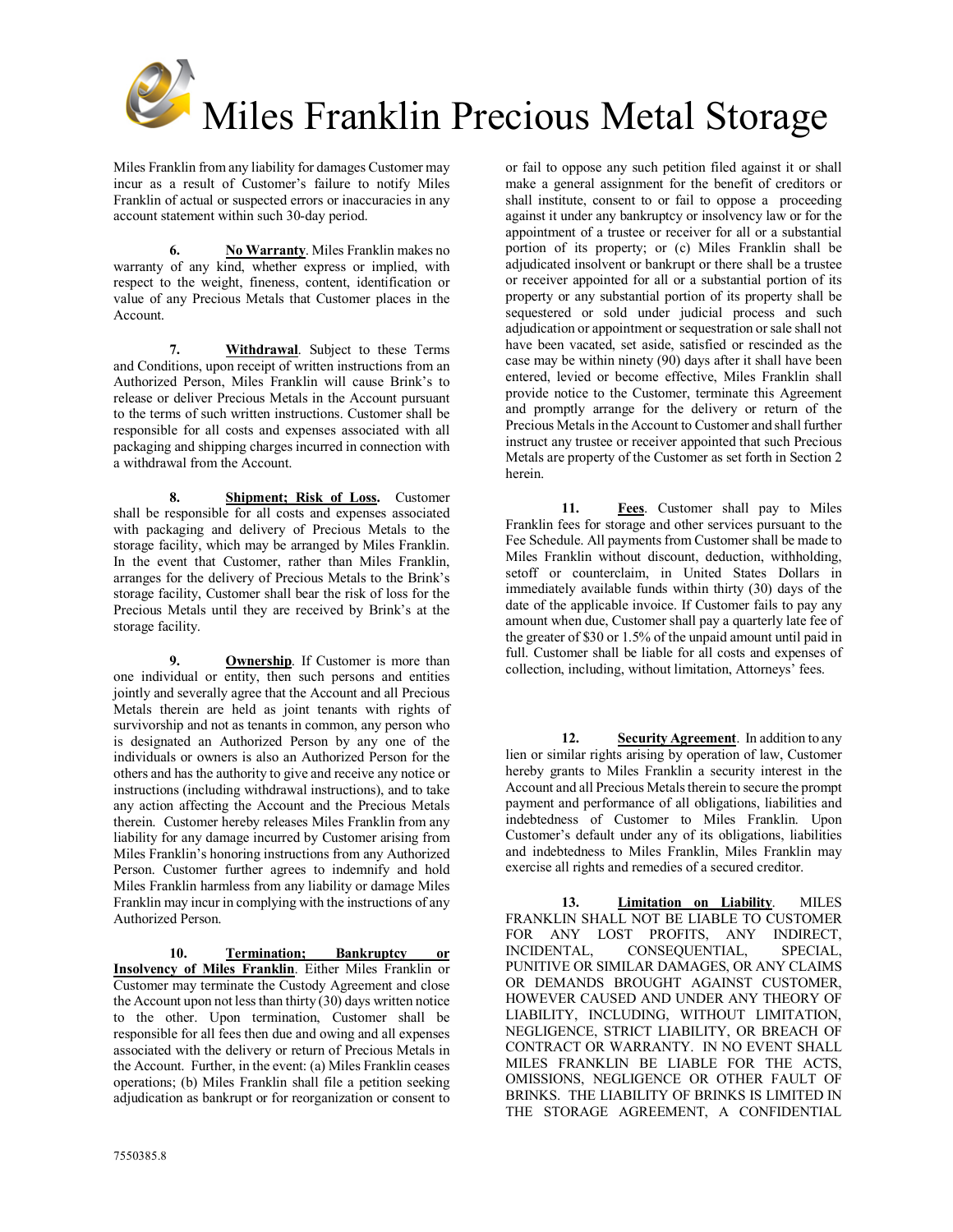

AND REDACTED VERSION OF WHICH WILL BE PROVIDED TO CUSTOMER UPON REQUEST, AND CUSTOMER ACKNOWLEDGES POTENTIAL CLAIMS AGAINST BRINKS MAY BE LIMITED BY SUCH STORAGE AGREEMENT.

**14. Indemnity**. Customer shall indemnify, defend and hold Miles Franklin and its parents, affiliates and subsidiaries and its and their respective shareholders, partners, members, managers, officers, directors, employees, agents and attorneys (collectively, the "**Indemnified**  Parties") harmless against any and all claims, liabilities, judgments, injuries, losses, damages, costs and expenses (including, without limitation, reasonable Attorneys' fees, collectively referred to herein as "Damages") which may be incurred by, asserted against, or imposed on any Indemnified Party, whether direct or indirect and regardless of whether caused by, or within the control of, Customer or any other person or entity, arising from, by virtue of or in connection with: (i) any misrepresentation or omission by Customer in the Custody Agreement or any other application, communication or agreement submitted to or with Miles Franklin or to Brinks or any other custodian of Precious Metals, (ii) any other breach by Customer of these Terms and Conditions, or (iii) in the event Customer is granted access to the premises or facilities of Brinks or such other Precious Metals custodian, any Damages incurred by the Indemnified Parties arising as a result of Customer (or its agent or representative) being on the premises of such facility, or entering or leaving therefrom. Customer shall not be obligated to indemnify the Indemnified Parties against any claim, liability, judgment, injury, loss, damage, cost or expense identified above to the extent such claim, liability, judgment, injury, loss, damage, cost or expense is determined by a court of competent jurisdiction to have been solely caused by the gross negligence or intentional misconduct of Miles Franklin.

**15. Sales Disclaimer**. It is understood and agreed that, as part of its services under the Custody Agreement, Miles Franklin has not undertaken a duty to supervise Customer's investment in, or to make any recommendation to Customer with respect to the purchase, sale or other disposition of, any Precious Metals, or the balance or value of any Precious Metals Customer maintains in the Account.

**16. Force Majeure**. Miles Franklin shall not be responsible, and shall not have any liability whatsoever, for any delay in delivering, releasing or making available any Precious Metals or for failure to perform its obligations under the Custody Agreement due to any condition or circumstance reasonably beyond its control, including, without limitation, acts of God, explosions, acts or terrorism or sabotage, war, strikes or other labor difficulties, confiscation by any government or public body, failure of public utilities or the requirements of any governmental authority.

**17. Amendments**. From time to time Miles Franklin in its discretion may amend these Terms and Conditions and/or the Fee Schedule. Amendments to these Terms and Conditions and/or the Fee Schedule shall become effective as of the date that is thirty (30) days after Miles Franklin gives written notice to Customer of such amendments.

**18. Choice of Law/Waiver of Jury Trial**. The laws of the State of Minnesota, without regard to its principles of conflicts of law, shall govern all aspects of the Account and the relationship of Miles Franklin and Customer arising therefrom, including, without limitation the interpretation and enforcement of these Terms and Conditions. CUSTOMER HEREBY SUBMITS TO THE PERSONAL JURISDICTION OF ANY STATE OR FEDERAL COURT SITTING IN HENNEPIN COUNTY, MINNESOTA FOR THE RESOLUTION OF ANY CONTROVERSY, CAUSE OF ACTION, DISPUTE OR CLAIM ARISING OUT OF, RELATING TO OR IN CONNECTION WITH THE ACCOUNT OR THE PRECIOUS METALS THEREIN (COLLECTIVELY, "**CLAIMS**") AND HEREBY WAIVES THE RIGHT TO A TRIAL BY JURY REGARDING ANY CLAIMS AND ANY RIGHT TO OBJECT TO VENUE OR TO ASSERT THE DOCTRINE OF FORUM NON CONVENIENS IN ANY CLAIMS BROUGHT IN ANY STATE OR FEDERAL COURT SITTING IN HENNEPIN COUNTY, MINNESOTA. ALL CLAIMS SHALL BE BROUGHT AND HEARD EXCLUSIVELY IN STATE OR FEDERAL COURTS SITTING IN HENNEPIN COUNTY, MINNESOTA.

**19. Representations and Warranties**. Customer represents and warrants to Miles Franklin that: (i) all information in the Custody Agreement and in all documents and agreements submitted by Customer pursuant to or in connection with the Custody Agreement is true, accurate and complete; (ii) if Customer is not an individual, the execution of this Agreement by the undersigned for and on behalf of Customer is authorized by all required corporate, partnership, limited liability or other company action of Customer, (iii) Customer owns all Precious Metals delivered for storage in the Account, and (iv) it has and will comply with *Proceeds of Crime (Money Laundering) and Terrorist Financing Act*, and all other applicable laws relevant to Customer and shall ensure its compliance with all Customer information and identification (*Know Your Customer)* obligations as required by law and acknowledges that Miles Franklin (and Brinks) may rely on such information without any duty to inquire further.

**20. Entire Agreement**. These Terms and Conditions, the Fee Schedule and the Custody Agreement contain the entire agreement of Customer and Miles Franklin with respect to the subject matter thereof; there are no other covenants, representations or warranties.